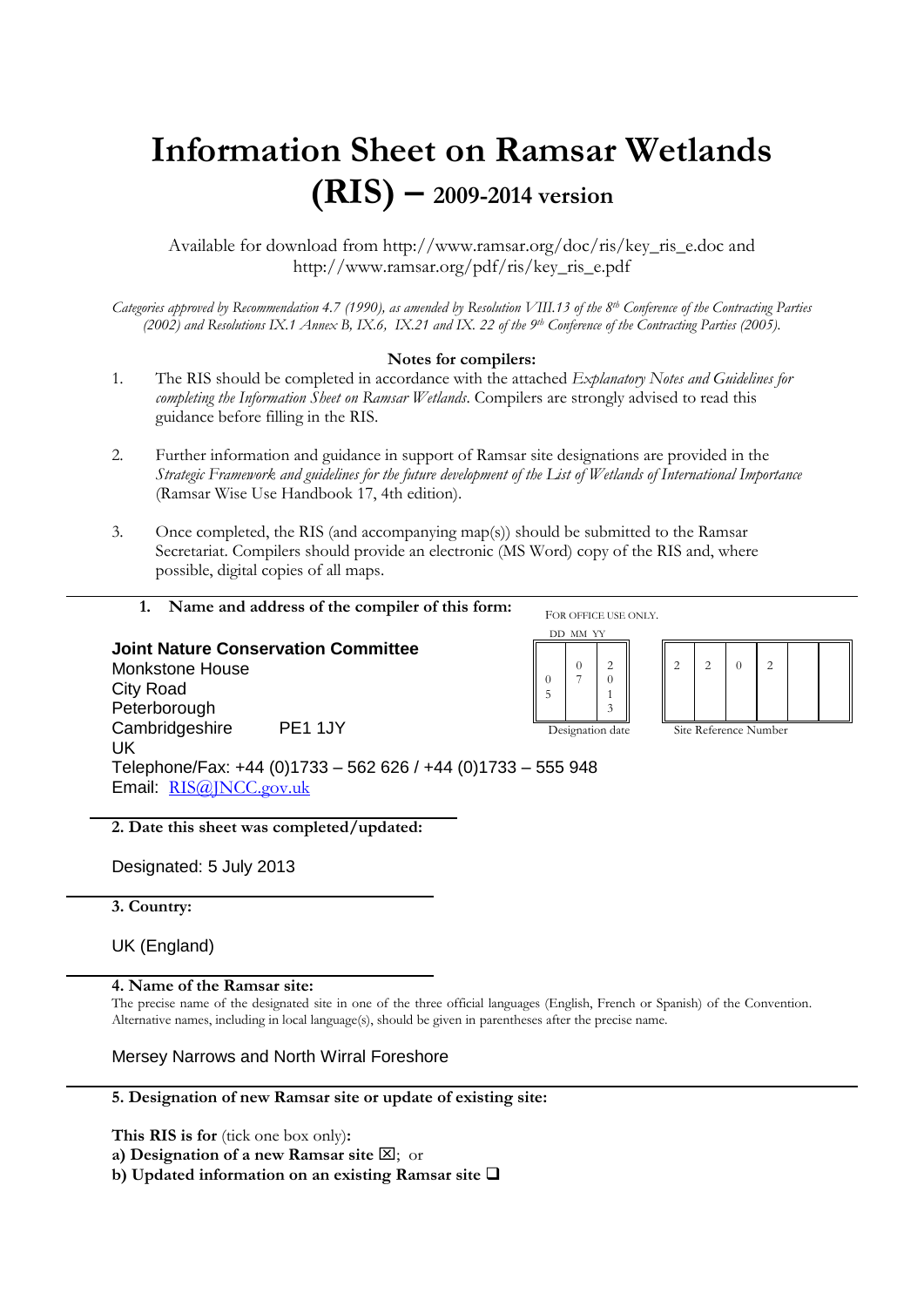**6. For RIS updates only, changes to the site since its designation or earlier update:**

**a) Site boundary and area**

**The Ramsar site boundary and site area are unchanged:**

or

# **If the site boundary has changed:**

i) the boundary has been delineated more accurately  $\Box$ ; or

ii) the boundary has been extended  $\Box$ ; or

iii) the boundary has been restricted\*\*  $\Box$ 

and/or

# **If the site area has changed:**

- i) the area has been measured more accurately  $\Box$ ; or ii) the area has been extended  $\Box$ ; or
- iii) the area has been reduced\*\*  $\Box$

\*\* **Important note**: If the boundary and/or area of the designated site is being restricted/reduced, the Contracting Party should have followed the procedures established by the Conference of the Parties in the Annex to COP9 Resolution IX.6 and provided a report in line with paragraph 28 of that Annex, prior to the submission of an updated RIS.

## **b) Describe briefly any major changes to the ecological character of the Ramsar site, including in the application of the Criteria, since the previous RIS for the site:**

## **7. Map of site:**

Refer to Annex III of the *Explanatory Note and Guidelines*, for detailed guidance on provision of suitable maps, including digital maps.

# **a) A map of the site, with clearly delineated boundaries, is included as:**

i) a hard copy (required for inclusion of site in the Ramsar List):  $[\mathbf{X}]$ ;

ii) an electronic format (e.g. a JPEG or ArcView image)  $\boxtimes$ ;

# iii) a GIS file providing geo-referenced site boundary vectors and attribute tables  $[**2**]$ .

# **b) Describe briefly the type of boundary delineation applied:**

e.g. the boundary is the same as an existing protected area (nature reserve, national park, etc.), or follows a catchment boundary, or follows a geopolitical boundary such as a local government jurisdiction, follows physical boundaries such as roads, follows the shoreline of a waterbody, etc.

The boundary follows the same boundary as Mersey Narrows and North Wirral Foreshore SPA and encompasses the North Wirral Foreshore Site of Special Scientific Interest (SSSI) and Mersey Narrows SSSI. For further details please see the maps provided at designation.

**8. Geographical coordinates** (latitude/longitude, in degrees and minutes):

Provide the coordinates of the approximate centre of the site and/or the limits of the site. If the site is composed of more than one separate area, provide coordinates for each of these areas.

Longitude: 53°24ʹ55.7ʺ N Latitude: 03°10ʹ53.7ʺ W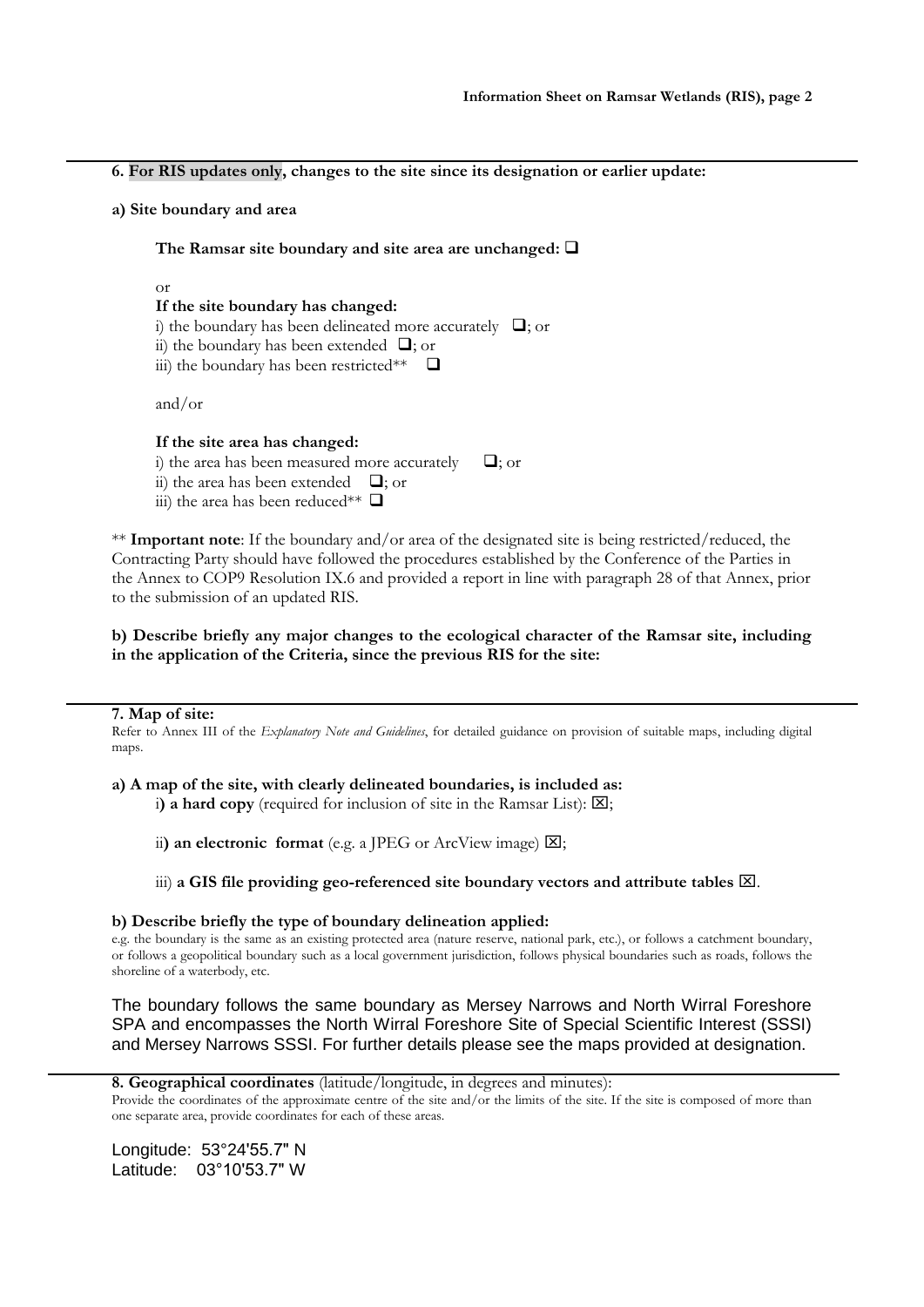#### **9. General location:**

Include in which part of the country and which large administrative region(s) the site lies and the location of the nearest large town.

Mersey Narrows and North Wirral Foreshore is located on the Irish Sea Coast of northwest England at the mouths of the Mersey and Dee estuaries. The site surrounds the top of the Wirral Peninsula, with North Wirral Foreshore running along the northern edge and Mersey Narrows to the east, spanning both sides of the Mersey.

The Local Planning Authorities are Wirral Metropolitan Borough Council and Sefton Metropolitan Borough Council within the county of Merseyside. Nearest large towns are Wallasey on the north eastern tip of the peninsula, Birkenhead at the bottom of the Mersey Narrows and Liverpool on the north bank of the Mersey.

**10. Elevation:** (in metres: average and/or maximum & minimum)

Min: -17m Max: 15m Mean: 0

**11. Area:** (in hectares):

2,078.41 ha

**12. General overview of the site:** 

Provide a short paragraph giving a summary description of the principal ecological characteristics and importance of the wetland.

The site comprises intertidal habitats at Egremont foreshore on the south bank of the Mersey, man-made saline and freshwater lagoons at Seaforth on the north bank and the extensive intertidal flats at North Wirral Foreshore. Egremont is most important as a feeding habitat for waders at low tide whilst Seaforth is primarily a high tide roost site. The two areas are separated by approximately 2km and have a constant exchange of bird populations. North Wirral Foreshore supports large numbers of feeding waders at low tide and also includes important high tide roost sites, it is an area of intertidal sands and mudflats with embryonic saltmarsh.

#### **13. Ramsar Criteria:**

Tick the box under each Criterion applied to the designation of the Ramsar site. See Annex II of the *Explanatory Notes and Guidelines* for the Criteria and guidelines for their application (adopted by Resolution VII.11). All Criteria which apply should be ticked.

|  |  |  |  | $1 \cdot 2 \cdot 3 \cdot 4 \cdot 5 \cdot 6 \cdot 7 \cdot 8 \cdot 9$ |
|--|--|--|--|---------------------------------------------------------------------|
|  |  |  |  |                                                                     |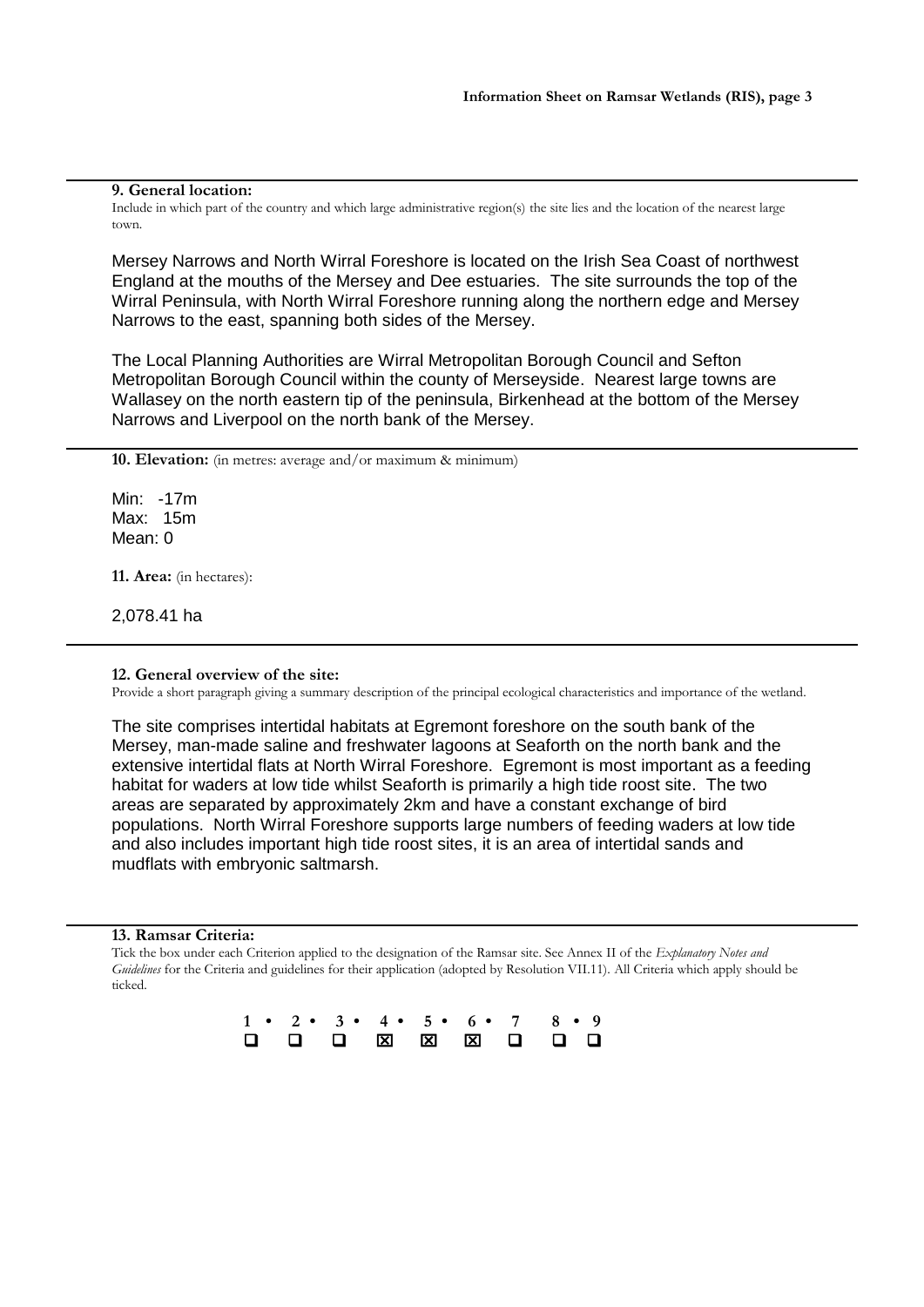#### **14. Justification for the application of each Criterion listed in 13 above:**

Provide justification for each Criterion in turn, clearly identifying to which Criterion the justification applies (see Annex II for guidance on acceptable forms of justification).

The site qualifies under **Criterion 4** because it regularly supports plant and/or animal species at a critical stage in their life cycles, or provides refuge during adverse conditions:

During 2004/05 - 2008/09 the Mersey Narrows and North Wirral Foreshore Ramsar site supported important numbers of non-breeding little gulls and common terns.

The site qualifies under **Criterion 5** because it regularly supports 20,000 or more waterbirds:

During the winters 2004/05 - 2008/09, the Mersey Narrows and North Wirral Foreshore Ramsar site supported an average peak of 32,402 individual waterbirds.

The site qualifies under **Criterion 6** because it regularly supports 1% of the individuals in the populations of the following species or subspecies of waterbird in any season:

During the winters 2004/05 - 2008/09, the Mersey Narrows and North Wirral Foreshore Ramsar site supported 2.4% of the *islandica* subspecies, W Europe/Waddensea/Britain/Ireland (non-breeding) population of knot and 2.8% of the *lapponica* subspecies W Europe/NW Africa (non-breeding) population of bar-tailed godwits.

**15. Biogeography** (required when Criteria 1 and/or 3 and /or certain applications of Criterion 2 are applied to the designation):

Name the relevant biogeographic region that includes the Ramsar site, and identify the biogeographic regionalisation system that has been applied.

#### **a) biogeographic region:**

Atlantic

**b) biogeographic regionalisation scheme** (include reference citation):

## European Environmental Agency (2012)

<http://www.eea.europa.eu/data-and-maps/figures/biogeographical-regions-in-europe-1>

## **16. Physical features of the site:**

Describe, as appropriate, the geology, geomorphology; origins - natural or artificial; hydrology; soil type; water quality; water depth, water permanence; fluctuations in water level; tidal variations; downstream area; general climate, etc.

| Soil & geology              | clay, mud, sand, sandstone/mudstone                                                                                                                                       |
|-----------------------------|---------------------------------------------------------------------------------------------------------------------------------------------------------------------------|
| Geomorphology and landscape | Cliffs, coastal, estuary, manmade lagoon, intertidal<br>sediments (including<br>sandflat/mudflat), lowland, subtidal sediments (including<br>sandbank/mudbank), saltmarsh |
| <b>Nutrient status</b>      | eutrophic, mesotrophic                                                                                                                                                    |
| pH                          | no information                                                                                                                                                            |
| Salinity                    | brackish / mixosaline, saline / euhaline                                                                                                                                  |
| Soil                        | no information                                                                                                                                                            |
| Water permanence            | usually permanent                                                                                                                                                         |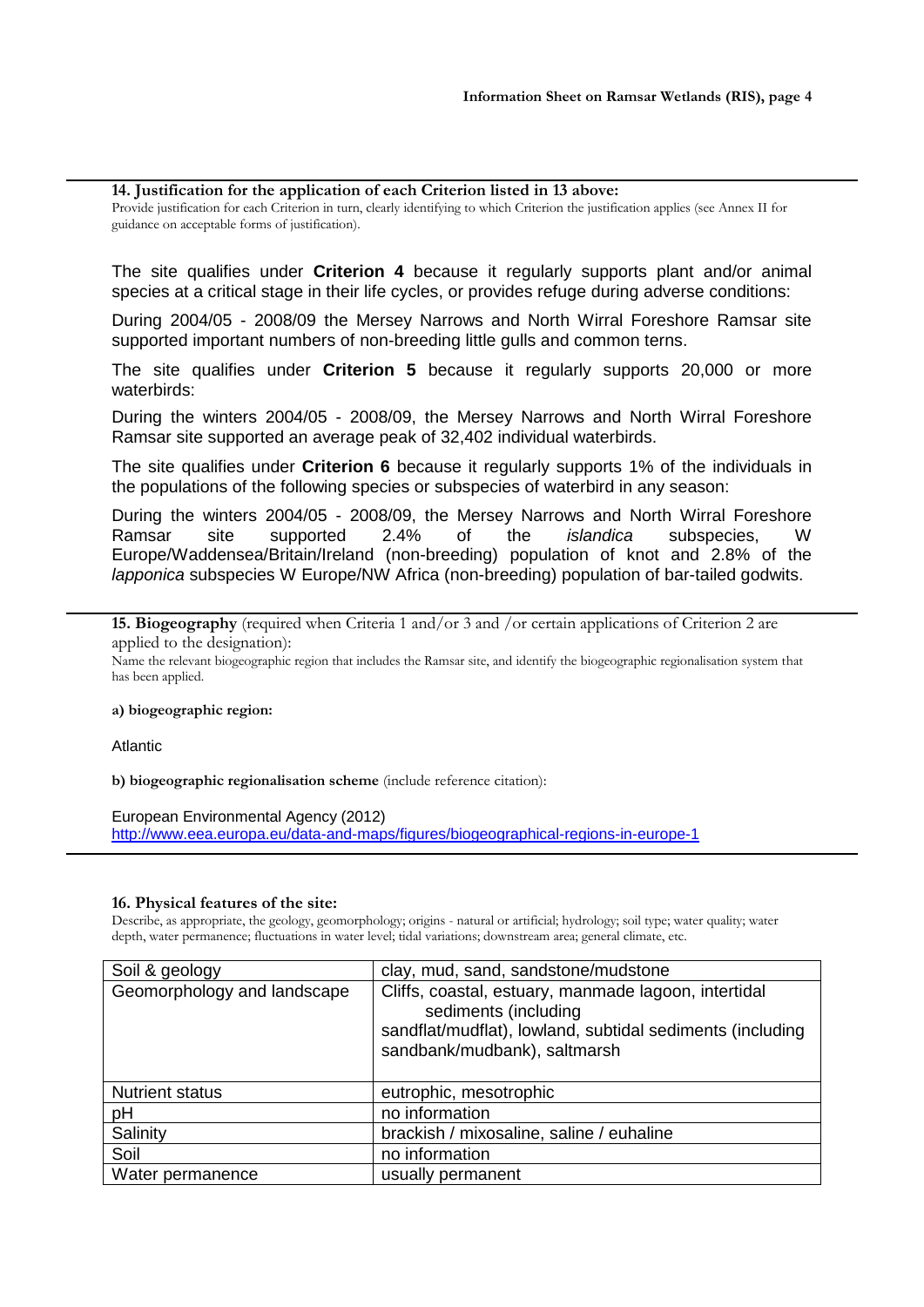| Summary of main climatic<br>features | Annual averages (Blackpool, 1971–2000)<br>(www.metoffice.com/climate/uk/averages/19712000/site<br>S<br>/blackpool.html)<br>Max. daily temperature: 12.9° C<br>Min. daily temperature: 6.4° C<br>Days of air frost: 40.3<br>Rainfall: 871.3 mm |
|--------------------------------------|-----------------------------------------------------------------------------------------------------------------------------------------------------------------------------------------------------------------------------------------------|
|                                      | Hrs. of sunshine: 1540.3                                                                                                                                                                                                                      |

#### **17. Physical features of the catchment area:**

Describe the surface area, general geology and geomorphological features, general soil types, and climate (including climate type).

The Mersey catchment covers an area of approximately 535 km² and includes the River Mersey and the River Bollin and their tributaries. Several canals and a large number of water bodies, including the Cheshire Meres, large reservoirs and ponds lie within the catchment. The area is heavily urbanised around Greater Manchester, contrasting with the more rural areas of Cheshire to the south and east. Water is abstracted throughout the catchments from both surface waters and groundwater for a number of uses including agricultural, industrial and public water supply. A number of public water supply reservoirs are present within the upper reaches of the catchments including Lamaload, Trentabank and Ridgegate reservoirs. The Mersey Estuary is located on the Irish Sea coast of northwest England. It is a large, sheltered estuary which comprises large areas of saltmarsh and extensive intertidal sand- and mud-flats, with limited areas of brackish marsh, rocky shoreline and boulder clay cliffs, within a rural and industrial environment.

## **18. Hydrological values:**

Describe the functions and values of the wetland in groundwater recharge, flood control, sediment trapping, shoreline stabilization, etc.

Shoreline stabilisation and dissipation of erosive forces Sediment trapping Water supply

# **19. Wetland Types**

#### **a) presence:**

Circle or underline the applicable codes for the wetland types of the Ramsar "Classification System for Wetland Type" present in the Ramsar site. Descriptions of each wetland type code are provided in Annex I of the *Explanatory Notes & Guidelines*.

| Marine/coastal: A • B • C • D • E • F • G • H • I • I • K • Zk(a) |                                                             |  |  |  |  |  |  |  |  |  |  |  |  |
|-------------------------------------------------------------------|-------------------------------------------------------------|--|--|--|--|--|--|--|--|--|--|--|--|
| Inland: L • M • N • O • P • Q • R • Sp • Ss • Tp Ts • U • Va •    | $Vt \cdot W \cdot Xf \cdot Xp \cdot Y \cdot Zg \cdot Zk(b)$ |  |  |  |  |  |  |  |  |  |  |  |  |
| Human-made: 1 • 2 • 3 • 4 • 5 • 6 • 7 • 8 • 9 • Zk(c)             |                                                             |  |  |  |  |  |  |  |  |  |  |  |  |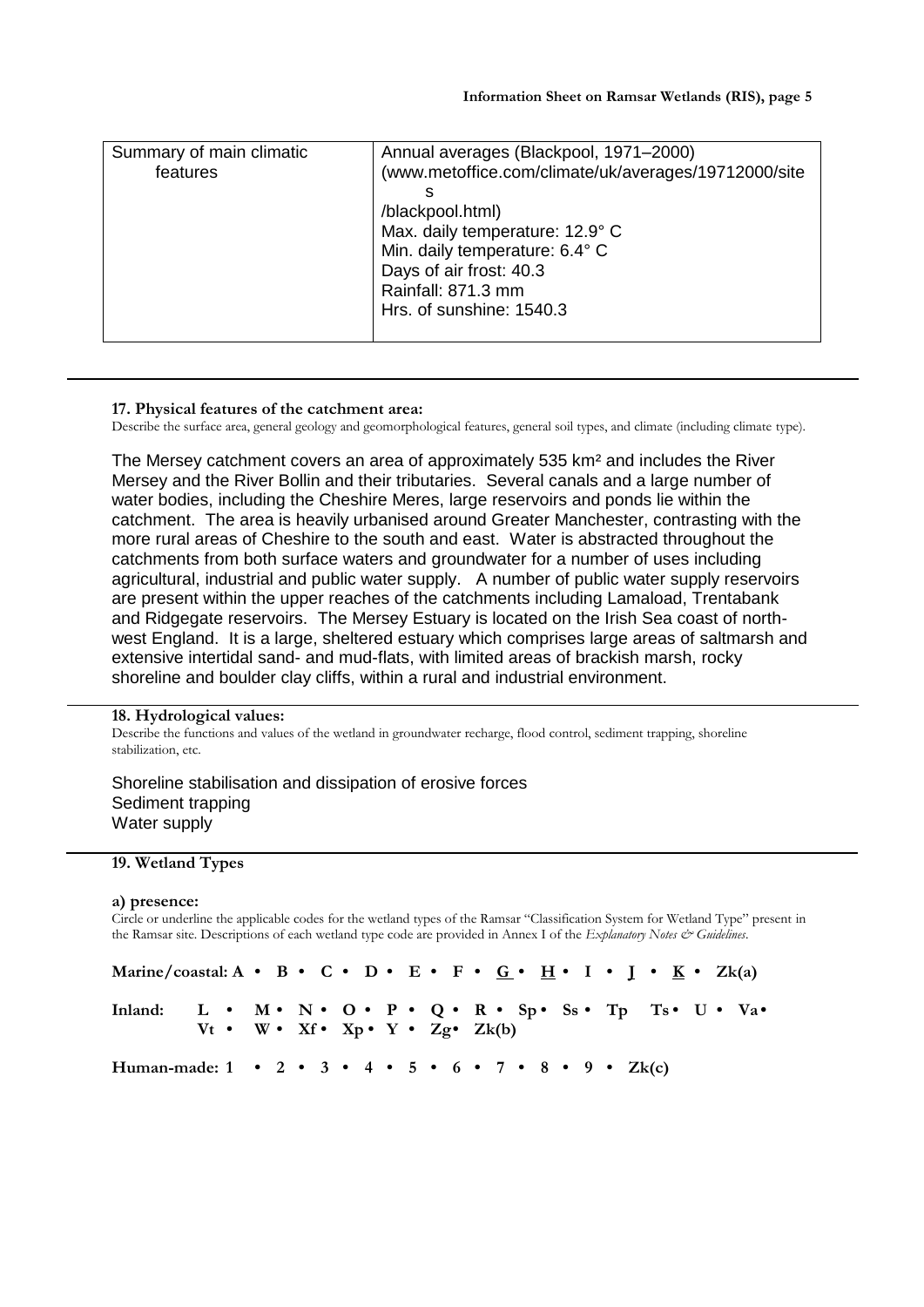## **b) dominance:**

List the wetland types identified in a) above in order of their dominance (by area) in the Ramsar site, starting with the wetland type with the largest area.

| Code                      | Name                                             | % Area |  |  |
|---------------------------|--------------------------------------------------|--------|--|--|
| G marine/coastal wetlands | Inter-tidal mud, sand or salt $94.0\%$           |        |  |  |
|                           | flats                                            |        |  |  |
| J marine/coastal wetlands | brackish/saline $\vert 0.5\% \rangle$<br>Coastal |        |  |  |
|                           | lagoons                                          |        |  |  |
| K marine/coastal wetlands | Coastal freshwater lagoons                       | 0.5%   |  |  |
| H marine/coastal wetlands | Intertidal marshes                               |        |  |  |

#### **20. General ecological features:**

Provide further description, as appropriate, of the main habitats, vegetation types, plant and animal communities present in the Ramsar site, and the ecosystem services of the site and the benefits derived from them.

The site comprises intertidal habitats at Egremont foreshore, man-made lagoons at Seaforth and the extensive intertidal flats at North Wirral Foreshore. Egremont is most important as a feeding habitat for waders at low tide whilst Seaforth is primarily a high tide roost site. North Wirral Foreshore supports internationally important numbers of feeding waders at low tide and also includes important high tide roost sites.

#### **21. Noteworthy flora:**

Provide additional information on particular species and why they are noteworthy (expanding as necessary on information provided in 14, Justification for the application of the Criteria) indicating, e.g., which species/communities are unique, rare, endangered or biogeographically important, etc. *Do not include here taxonomic lists of species present – these may be supplied as supplementary information to the RIS.*

## **22. Noteworthy fauna:**

Provide additional information on particular species and why they are noteworthy (expanding as necessary on information provided in 14. Justification for the application of the Criteria) indicating, e.g., which species/communities are unique, rare, endangered or biogeographically important, etc., including count data. *Do not include here taxonomic lists of species present - these may be supplied as supplementary information to the RIS.*

Birds:

# **Species occurring at levels of European importance (as identified at designation):**

## **Over winter the area regularly supports:**

It is used regularly by 1% or more of the Great Britain populations of the following species listed in Annex I in any season:

| <b>Annex I Species</b>                       | Count (period)                                 | % of population |  |  |  |
|----------------------------------------------|------------------------------------------------|-----------------|--|--|--|
| <b>Bar-tailed Godwit</b><br>Limosa lapponica | 3,344 individuals - non-<br>breeding (2008/09) | 6.6% GB         |  |  |  |

## In addition it is one of the most important locations in the UK for:

| <b>Annex I Species</b> | Count (period)             | % of population        |  |  |  |
|------------------------|----------------------------|------------------------|--|--|--|
| Little Gull            | $213$ individuals $-$ non- | No national population |  |  |  |
| <b>Hydrocoloeus</b>    | breeding $(2004/05 -$      | estimate               |  |  |  |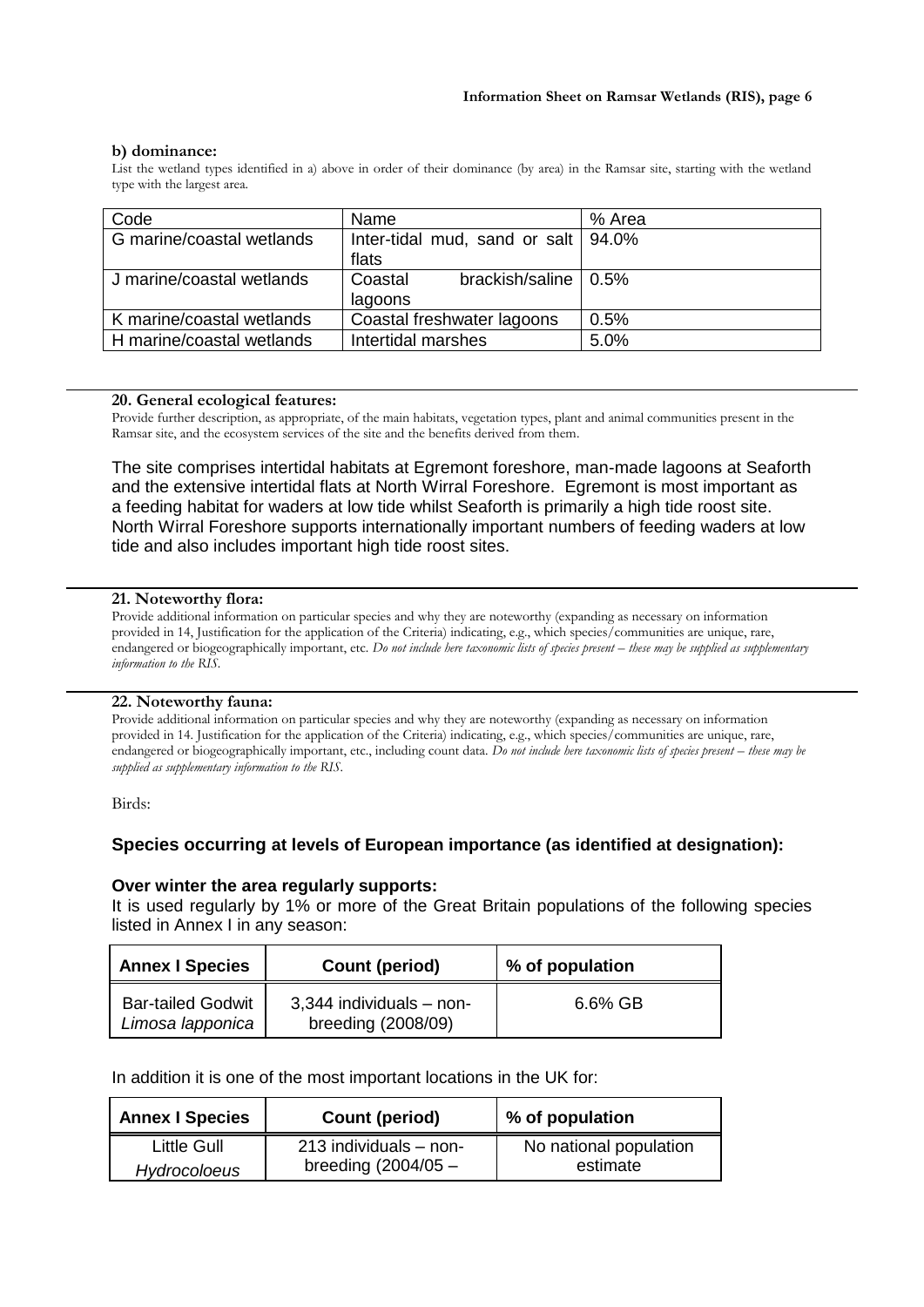| minutus                       | 2008/09)                                                  |                                    |
|-------------------------------|-----------------------------------------------------------|------------------------------------|
| Common Tern<br>Sterna hirundo | 1,475 individuals $-$ non-<br>breeding<br>$(2004 - 2008)$ | No national population<br>estimate |

It is used regularly by 1% or more of the biogeographical populations of the following regularly occurring migratory species (other than those listed in Annex I) in any season:

| <b>Species</b>   | Count (period)            | % of population           |  |  |  |
|------------------|---------------------------|---------------------------|--|--|--|
| Knot             | 10,655 individuals - non- | $2.4\%$ W                 |  |  |  |
| Calidris canutus | breeding (2004/05 -       | Europe/Waddensea/Britain/ |  |  |  |
| islandica        | 2008/09)                  | Ireland                   |  |  |  |

# **Waterbird species present in nationally important numbers or where numbers exceed 2,000 individuals during the non-breeding season**

| Species name                | Count (period)                         | % GB population     |
|-----------------------------|----------------------------------------|---------------------|
| Cormorant<br>Phalacrocorax  | 972 individuals (2004/05 -<br>2008/09) | 4.2%                |
| carbo                       |                                        |                     |
| Oystercatcher               | 2,718 individuals (2004/05)            | $>2000$ individuals |
| Haematopus<br>ostralegus    | $-2008/09$                             |                     |
| <b>Grey Plover</b>          | 593 individuals (2004/05 -             | 1.1%                |
| Pluvialis                   | 2008/09)                               |                     |
| squatarola                  |                                        |                     |
| Sanderling<br>Calidris alba | 510 individuals (2004/05 -<br>2008/09) | 2.4%                |
| <b>Dunlin</b>               | 7,645 individuals (2004/05)            | 1.4%                |
| Calidris alpina             | $-2008/09$                             |                     |
| alpina                      |                                        |                     |
| Redshank                    | 1,209 individuals (2004/05)            | 1.0%                |
| Tringa totanus              | $-2008/09$                             |                     |

# **23. Social and cultural values:**

**a)** Describe if the site has any general social and/or cultural values e.g., fisheries production, forestry, religious importance, archaeological sites, social relations with the wetland, etc. Distinguish between historical/archaeological/religious significance and current socio-economic values:

- Aesthetic
- Fisheries production
- Conservation education
- Environmental education/ interpretation
- Non-consumptive recreation
- Scientific research
- Sport fishing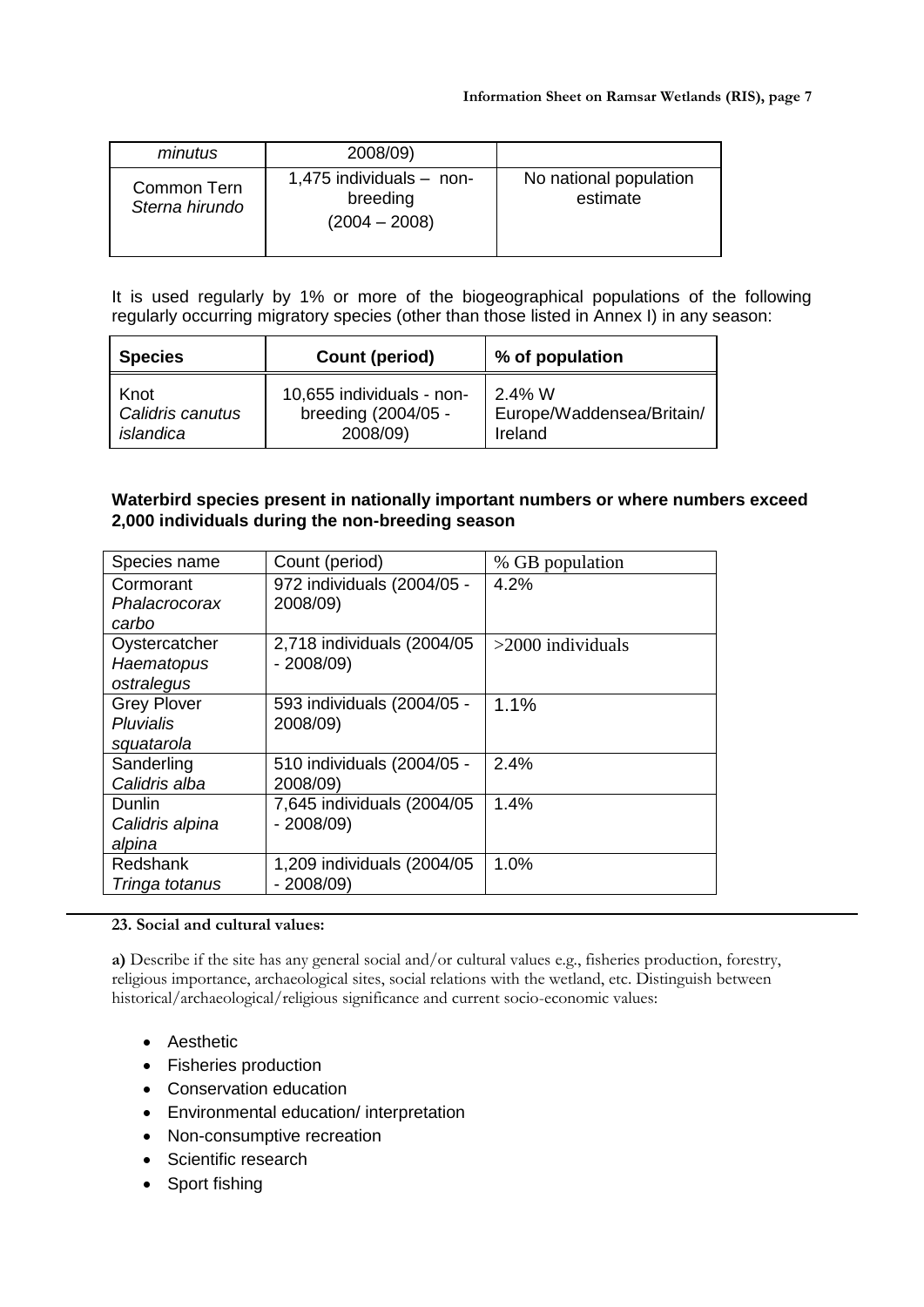- Tourism
- Transportation/navigation
- Port

**b)** Is the site considered of international importance for holding, in addition to relevant ecological values, examples of significant cultural values, whether material or non-material, linked to its origin, conservation and/or ecological functioning?

No.

If Yes, tick the box  $\Box$  and describe this importance under one or more of the following categories:

- i) sites which provide a model of wetland wise use, demonstrating the application of traditional knowledge and methods of management and use that maintain the ecological character of the wetland:
- ii) sites which have exceptional cultural traditions or records of former civilizations that have influenced the ecological character of the wetland:
- iii) sites where the ecological character of the wetland depends on the interaction with local communities or indigenous peoples:
- iv) sites where relevant non-material values such as sacred sites are present and their existence is strongly linked with the maintenance of the ecological character of the wetland:

# **24. Land tenure/ownership:**

a) within the Ramsar site:

b) in the surrounding area:

| <b>Ownership category</b>              | a) On-site | b) Off-site |
|----------------------------------------|------------|-------------|
| Non-governmental<br>organisation (NGO) |            |             |
| Local authority, municipality          | +          |             |
| etc.                                   |            |             |
| Private                                |            |             |
| Other                                  |            |             |

# **25. Current land (including water) use:**

a) within the Ramsar site:

## b) in the surroundings/catchment:

| <b>Activity</b>             | a) on site | b) off site |
|-----------------------------|------------|-------------|
| Nature conservation         |            |             |
| Tourism                     |            |             |
| Recreation                  |            |             |
| Current scientific research | ᆠ          |             |
| Fishing: recreational/sport |            |             |
| Grazing                     |            |             |
| Flood control               |            |             |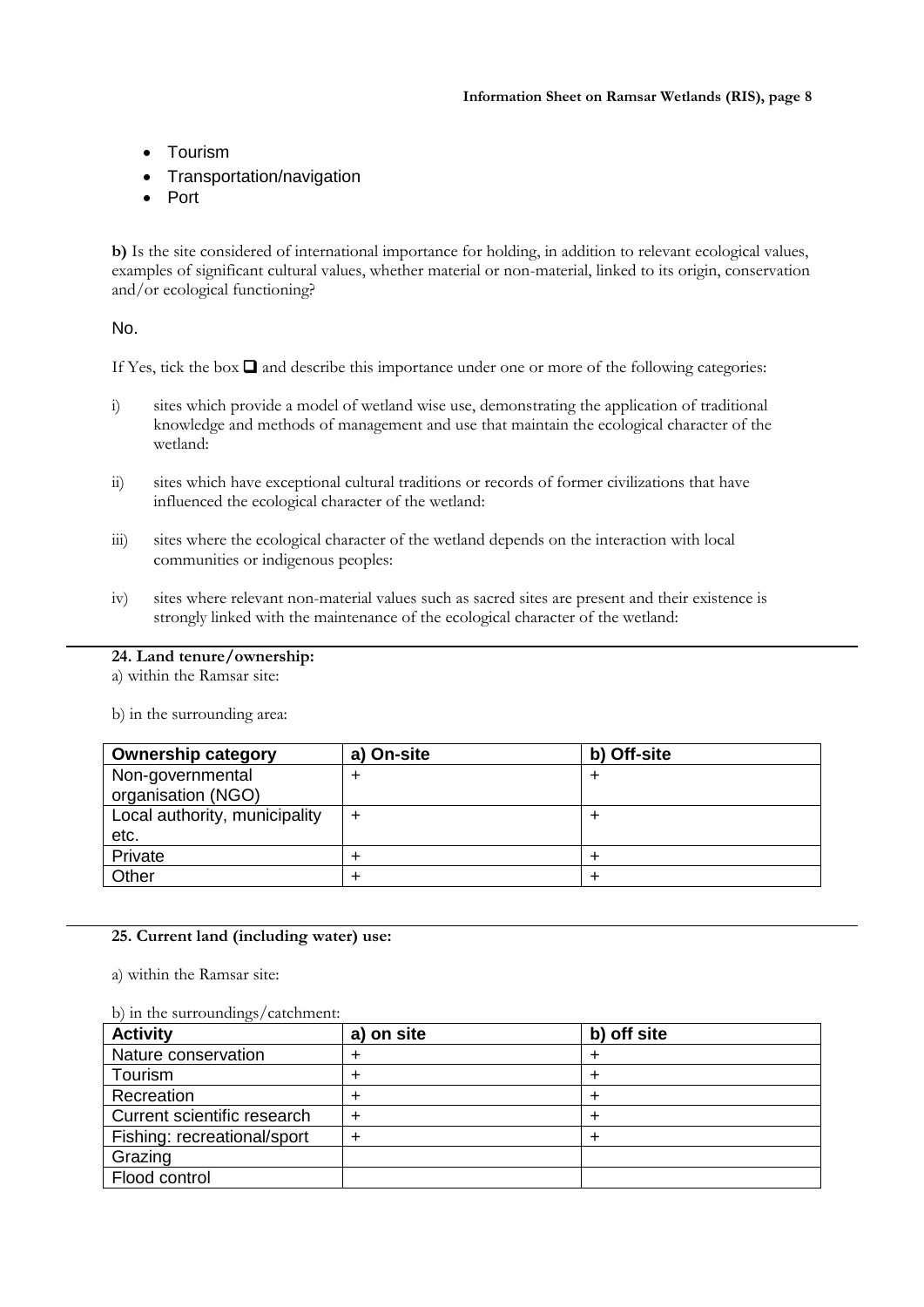| Transport route           |  |
|---------------------------|--|
| Urban development         |  |
| Domestic water supply     |  |
| Agriculture               |  |
| Non-urbanised settlements |  |
| Cockling                  |  |

**26. Factors (past, present or potential) adversely affecting the site's ecological character, including changes in land (including water) use and development projects:** a) within the Ramsar site:

b) in the surrounding area:

| <b>Adverse</b><br><b>Factor</b>                    | <b>Description of problem</b>                                                                                                                                                                                                                                                                                                                                                                                                                      | a) on<br>site | b) off<br>site | <b>Major impact</b>                                                                                                                                                                                                                                                                                                                                            |
|----------------------------------------------------|----------------------------------------------------------------------------------------------------------------------------------------------------------------------------------------------------------------------------------------------------------------------------------------------------------------------------------------------------------------------------------------------------------------------------------------------------|---------------|----------------|----------------------------------------------------------------------------------------------------------------------------------------------------------------------------------------------------------------------------------------------------------------------------------------------------------------------------------------------------------------|
| category<br>Unspecific<br>development<br>urban use | <b>Egremont Foreshore is</b><br>vulnerable to both social and<br>economic pressures to return the<br>foreshore back to sandy<br>beaches. Egremont also is<br>vulnerable to physical pressures<br>through sedimentation of the<br>foreshore by the coastal<br>processes reducing the available<br>low tide feeding habitat                                                                                                                          | $\ddot{}$     | $\ddot{}$      | Sand sedimentation<br>at Egremont<br>foreshore is<br>increasing reducing<br>the low tide feeding<br>area (hard rocky<br>substrates, boulder<br>clay). Consequently<br>the build of beaches<br>will increase<br>recreation pressure<br>both summer and<br>winter overtime. The<br>artificial<br>replenishment of sand<br>is likely to enhance<br>this pressure. |
| Recreation/<br>tourism<br>disturbance              | Threats from increasing<br>recreational activities particularly<br>on North Wirral Foreshore. The<br>intensity and location of<br>recreational activities is affecting<br>the way birds use the foreshore<br>and move between sites along<br>the North West Coast. Natural<br>England work with Wirral<br>Borough Council to manage<br>group recreational activities<br>through voluntary agreements,<br>licensing and permitting<br>arrangements. | $\ddot{}$     | $\ddot{}$      | <b>Recreation and levels</b><br>of activity on North<br>Wirral Foreshore are<br>thought to be<br>contributing to<br>declines bird numbers<br>and their usage of the<br>site.                                                                                                                                                                                   |
| Vegetation<br>succession                           | Issues of sedimentation and<br>vegetation succession at Hoylake<br>Beach will be addressed through                                                                                                                                                                                                                                                                                                                                                 | $\ddot{}$     |                | Sedimentation and<br>associated vegetation<br>succession could                                                                                                                                                                                                                                                                                                 |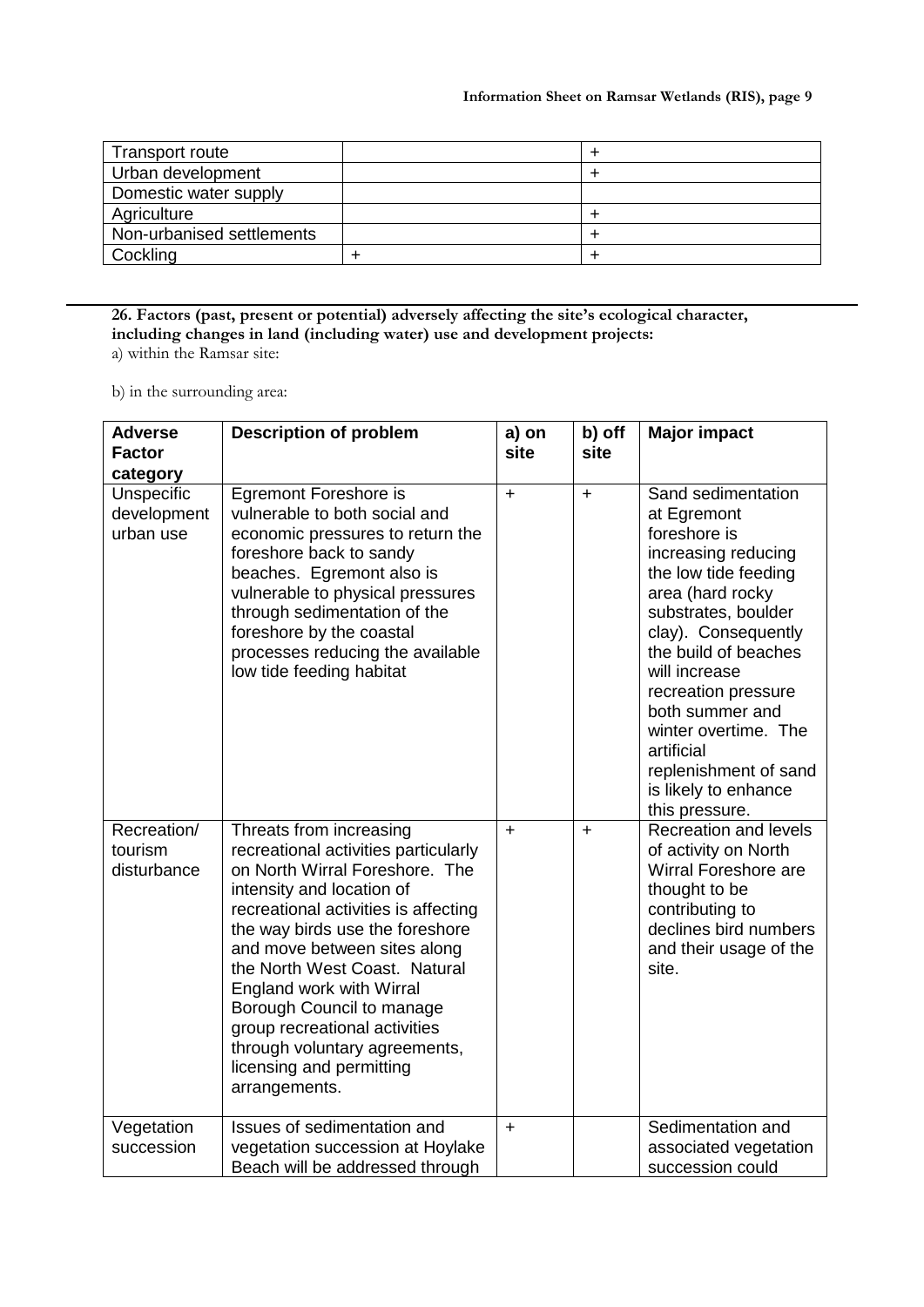| management plans and<br>community engagement,<br>supported by powers within<br>Wildlife and Countryside Act<br>1981 as amended and the<br>Conservation of Habitats &<br>Species Regulations 2010. | result in changes to<br>species of birds using<br>the site. |
|---------------------------------------------------------------------------------------------------------------------------------------------------------------------------------------------------|-------------------------------------------------------------|
|---------------------------------------------------------------------------------------------------------------------------------------------------------------------------------------------------|-------------------------------------------------------------|

**27. Conservation measures taken:**

**a)** List national and/or international category and legal status of protected areas, including boundary relationships with the Ramsar site:

In particular, if the site is partly or wholly a World Heritage Site and/or a UNESCO Biosphere Reserve, please give the names of the site under these designations.

 The land is also protected under domestic legislation as SSSI and under EU legislation as SPA and part of the Dee Estuary SAC, which in turn comprises a component of the Dee Estuary European Marine Site.

**b)** If appropriate, list the IUCN (1994) protected areas category/ies which apply to the site (tick the box or boxes as appropriate):

Ia  $\Box$ ;Ib  $\Box$ ; III  $\Box$ ; IV  $\Box$ ; V  $\Box$ ; VI  $\Box$ 

**c)** Does an officially approved management plan exist; and is it being implemented?:

- There is a Site Management Agreement for Hoylake Beach in place until 2015. The need for the Management Agreement will be reviewed before it expires
- **d)** Describe any other current management practices:

## **28. Conservation measures proposed but not yet implemented:**

e.g. management plan in preparation; official proposal as a legally protected area, etc.

The management of Ramsar sites in the UK is determined by either a formal management plan or through other management planning processes, and is overseen by the relevant statutory conservation agency. Details of the precise management practises are given in these documents.

# **29. Current scientific research and facilities:**

e.g., details of current research projects, including biodiversity monitoring; existence of a field research station, etc.

# **Fauna**

 Numbers of migratory and wintering wildfowl and waders are monitored annually as part of the national Wetland Birds Survey (WeBS) organised by the British Trust for Ornithology, Wildfowl &Wetlands Trust, the Royal Society for the Protection of Birds and the Joint Nature Conservation Committee.

# **Environment**

- The Environment Agency has ongoing research/monitoring of water quality, management required under the Water Framework Directive.
- Research/monitoring is undertaken by departments within the University of Liverpool.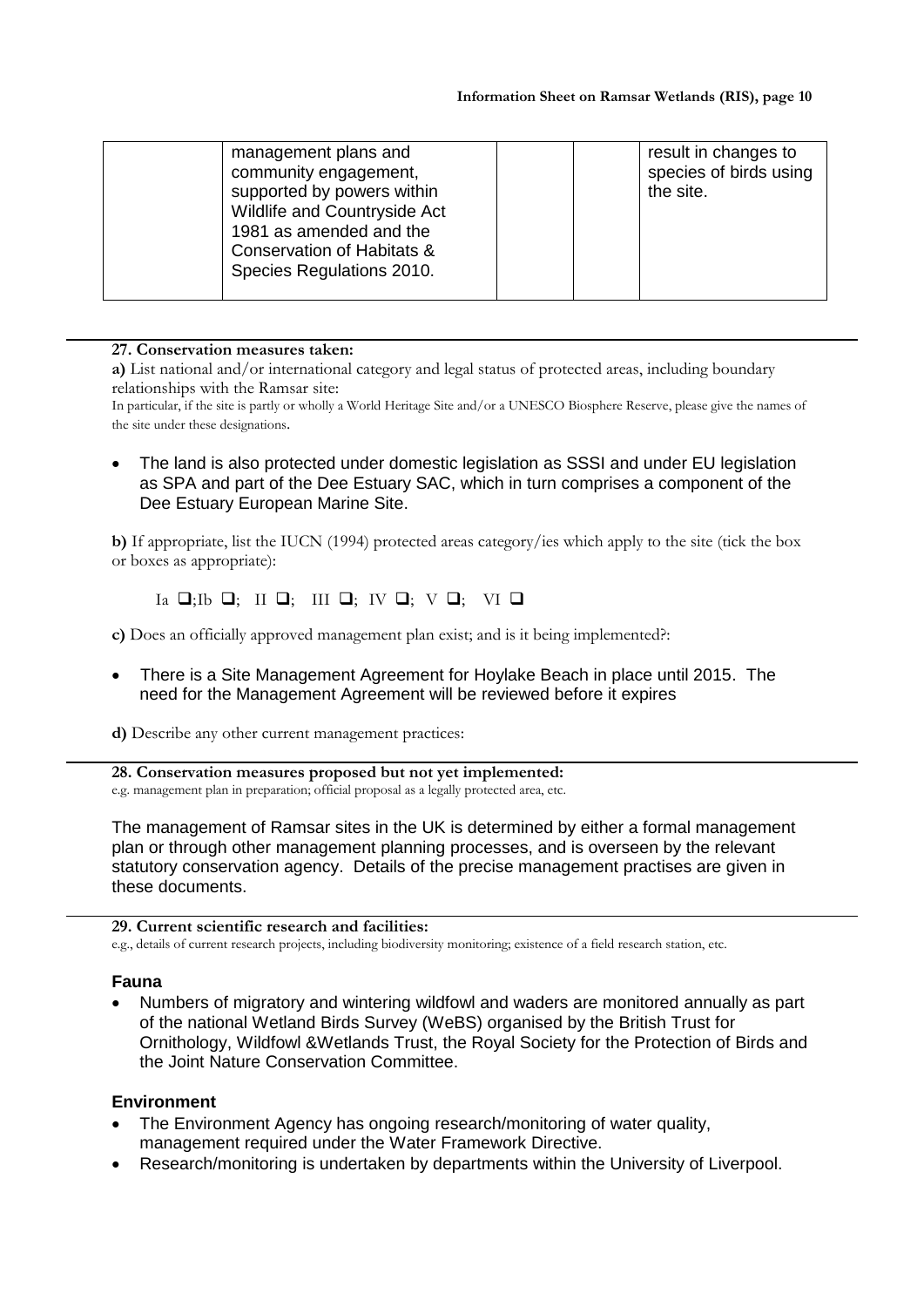- The Liverpool Bay Shoreline Management Plan (Liverpool Bay Coastal Group, 1999a; 1999b; 1999c) expands knowledge of natural resources and physical processes within and affecting the estuary. In future, this will be enhanced by development of the Mersey Estuary Shoreline Management Plan which has not yet been prepared.
	- Shoreline Management Plan 2 North west England and North Wales Coastal Group. On going
	- Ongoing SSSI unit monitoring
	- Local Wildlife Trust monitoring at Seaforth

# **30. Current communications, education and public awareness (CEPA) activities related to or benefiting the site:**

e.g. visitors' centre, observation hides and nature trails, information booklets, facilities for school visits, etc.

- The Lancashire Wildlife Trust has a Visitor Centre at Seaforth Nature Reserve.
- The RNLI host open days at Hoylake Life Boat Station.
- Leosowe Lighthouse is managed as an education resource by Friends of Leosowe Lighthouse.
- Wirral Council perform an important public awareness service with a full programme of events, interpretation and education at the site.

#### **31. Current recreation and tourism:**

State if the wetland is used for recreation/tourism; indicate type(s) and their frequency/intensity.

Recreational Activities include: bird watching, walking, dog walking, fishing, sailing, canoeing, cycling, sand yachting, kite surfing, all carried out at intensive levels.

## **32. Jurisdiction:**

Include territorial, e.g. state/region, and functional/sectoral, e.g. Dept of Agriculture/Dept. of Environment, etc.

## International Protected Areas Team

Department for Environment, Food and Rural Affairs, International Protected Areas Team, Zone 1/16, Temple Quay House, 2 The Square, Temple Quay, Bristol, BS1 6PN

## **33. Management authority:**

Provide the name and address of the local office(s) of the agency(ies) or organisation(s) directly responsible for managing the wetland. Wherever possible provide also the title and/or name of the person or persons in this office with responsibility for the wetland.

# Site Designations Manager, Natural England, Suite D, Unex House, Bourges Boulevard, Peterborough, PE1 1NG

#### **34. Bibliographical references:**

Scientific/technical references only. If biogeographic regionalisation scheme applied (see 15 above), list full reference citation for the scheme.

**Baker, H., Stroud, D.A., Aebischer, N.J., Cranswick, P.A., Gregory, R.D., McSorley, C.A., Noble, D.G. & Rehfisch, M.M. 2006.** *Population estimates of birds in Great Britain and the United Kingdom.* British Birds 99: 25-44

**Calbrade, N., Holt, C., Austin, G., Mellan, H., Hearn, R., Stroud, D., Wotton, S. & Musgrove, A. 2010.** *Waterbirds in the UK 2008/09: The Wetland Bird Survey.*  BTO/WWT/RSPB/JNCC, Slimbridge.

**Cheshire and Wirral Bird Report. 2004.** Cheshire & Wirral Ornithological Society. **Cheshire and Wirral Bird Report. 2005.** Cheshire & Wirral Ornithological Society.